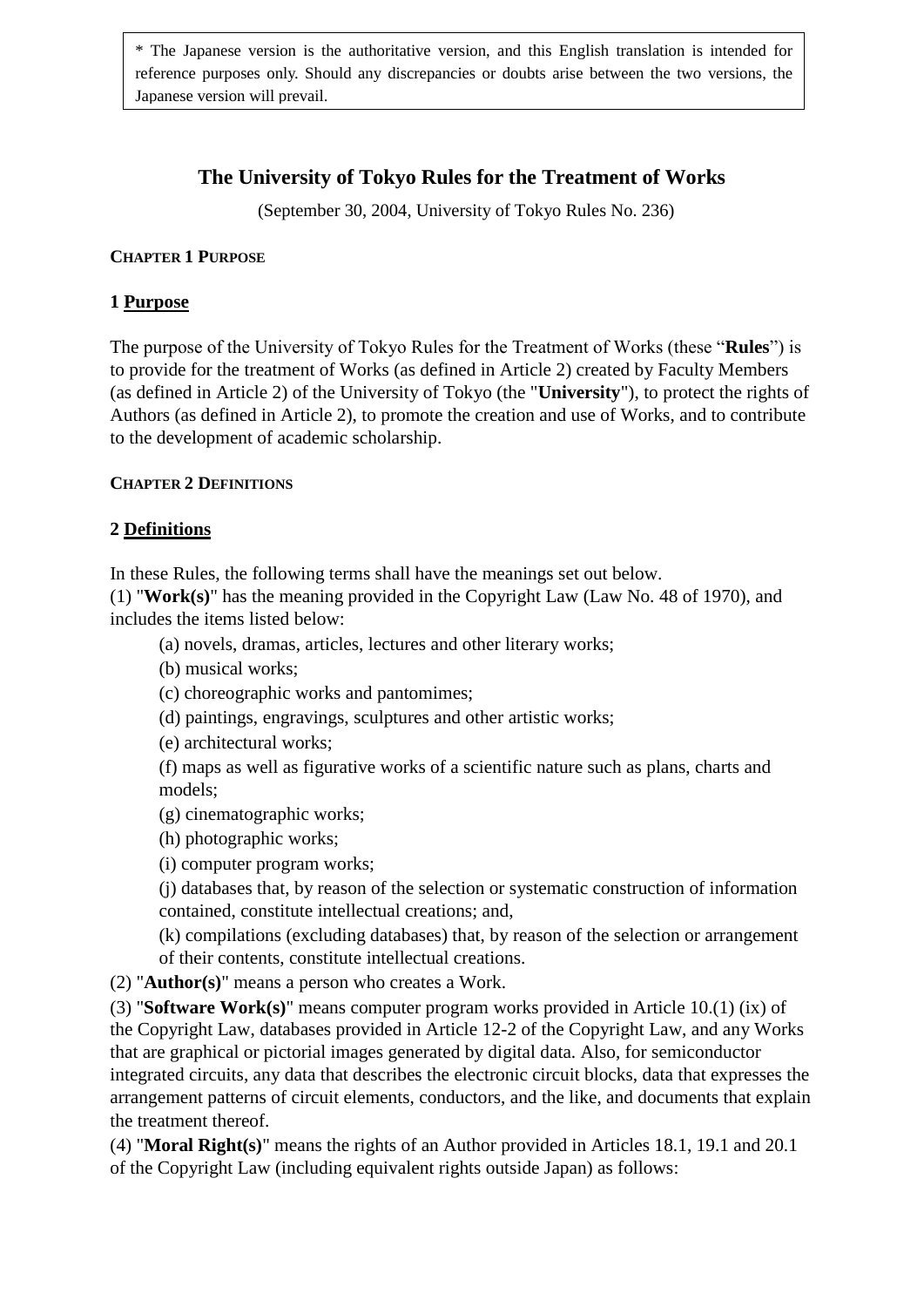(a) the right to offer and make available to the public a Work that has not yet been made public;

(b) the right to determine whether or not the Author's true name or pseudonym should be indicated as the Author on the original Work; and

(c) the right to preserve the integrity of a Work against any distortion, mutilation or other modification against the Author's will.

(5) "**Copyright**" means the rights provided in Articles 21 through 28 of the Copyright Law (including equivalent rights outside Japan) as follows:

(a) the right to reproduce a Work;

(b) the right to perform a Work for the purpose of having it seen or heard directly by the public;

(c) the right to present publicly a Work;

(d) the right to publicly transmit a Work;

(e) the right to publicly recite a literary Work;

(f) the right to publicly exhibit the original of an artistic Work or an unpublished photographic Work;

(g) the right to distribute copies of a cinematographic Work;

(h) the right to offer the original or copies of a Work to the public by way of transfer of ownership;

(i) the right to offer a Work to the public by lending copies thereof;

(j) the right to translate, arrange musically or transform, or dramatize, cinematize, or otherwise adapt a Work; and,

(k) the rights of the original Author in relation to the exploitation of a derivative work that derives from an existing Work.

(6) "**Employment Work(s)**" means (i) Works (excluding computer program works but including databases) that are created by Faculty Members in the capacity of their employment and on the initiative of the University, and published under the name of the University, and (ii) computer program works and, for semiconductor integrated circuits, data that describes the electronic circuit blocks and data that expresses the arrangement patterns of circuit elements, conductors and the like, which are created by Faculty Members in the capacity of their employment and on the initiative of the University.

(7) "**Employment-related Work(s)**" means Software Works not defined as Employment Works that are created by Faculty Members through work carried out with public research funds, money or other support from the University, or work carried out using facilities controlled by the University, except for academic papers, personal publications, speeches, and charts and diagrams showing experimental data associated with such publications.

(8) "**Faculty Member(s)**" means any of the following persons:

(a) officers, full-time faculty members, contract-based faculty members, reemployed faculty members, contract-based part-time staff and contract-based part-time faculty members of the University;

(b) other personnel who have entered into agreements with the University relating to an Employment-related Work.

(9) "**Other Researcher(s)**" means personnel, other than Faculty Members, who are taken on by the University for the purposes of education, training and researching.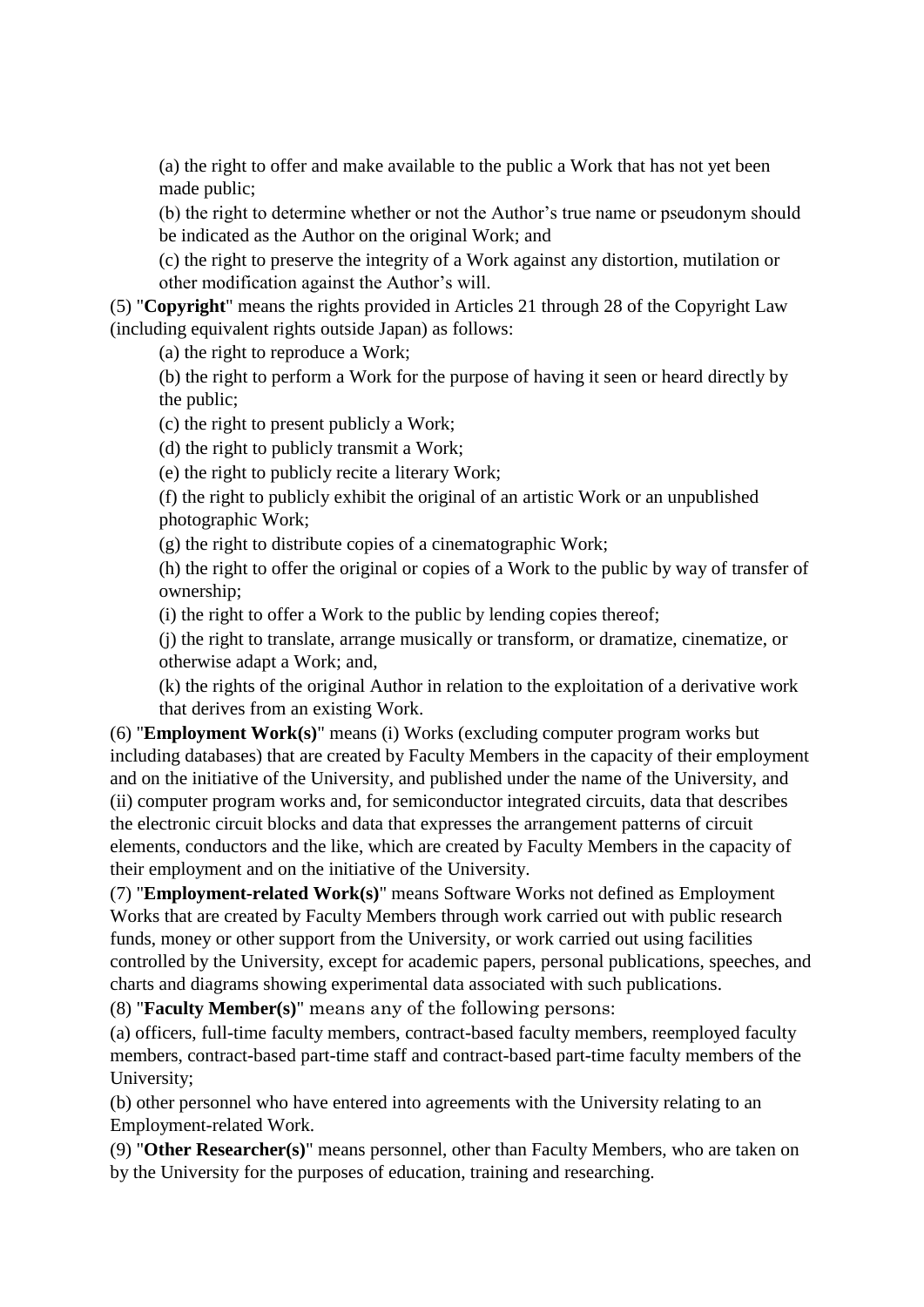(10)"Faculty" or "Faculties" means University library system, University-wide centers, research institutes established under the University of Tokyo Institutes for Advanced Studies, University Academic Organizations, attached school and attached hospitals provided in Articles 20 through 21-2 and Chapter 4 of The University of Tokyo Rules on Basic Organizations, and offices provided in Articles 13 and Articles 18 The University of Tokyo Rules on Basic Organizations.

#### **CHAPTER 3 OWNERSHIP OF RIGHTS**

#### **3 Ownership of Employment Works**

3 .1 The University shall be the Author of Employment Works created by Faculty Members, and the University shall own the Moral Rights and the Copyright in connection with those Employment Works.

3 .2 If there is any doubt with respect to the Employment Work, the Faculty shall make a determination in accordance with Article 11. However, if the Faculty (excluding the Office of Intellectual Property of Division of University Corporate Relations (the "**Office of Intellectual Property**") cannot make the determination, the **Office of Intellectual Property** shall make the determination. An objection under Article 13 may be filed against the determination.

#### **3-2 Administration of Employment Works**

The Faculty shall properly control the Employment Work on its own responsibility. If two or more Faculties involve in the creation of the Employment Work, the Faculty which controls the Employment Work shall be determined by discussion.

# **4 Ownership of Employment-Related Works**

4 .1 A Faculty Member who creates an Employment-related Work shall be the Author thereof and has the Moral Rights and Copyright thereof.

4 .2 If it becomes necessary to supply or license an Employment-related Work to a party other than a Faculty Member or Other Researcher (the "**Third Party**" or "**Third Parties**") for consideration, including supplying it together with the license of the intellectual property rights for inventions, etc, or if it becomes necessary to assign the Copyright in such an Employment-related Work for consideration, the Faculty Member concerned shall notify the University. If the University decides to succeed the Copyright in accordance with Article 12, the Faculty Member concerned shall assign all rights to the Work to the University.

4 .3 Even in cases to which Article 4.2 does not apply, Articles 11 to 16 shall apply to Employment-related Works if a Faculty Member wishes to assign Copyright in an Employment-related Work to the University.

4 .4 A Faculty Member who is the Author of an Employment-related Work assigned to the University under Article 4.2 or 4.3 above shall not exercise their Moral Rights with respect to that Employment-related Work.

# **5 Management of Employment-related Works**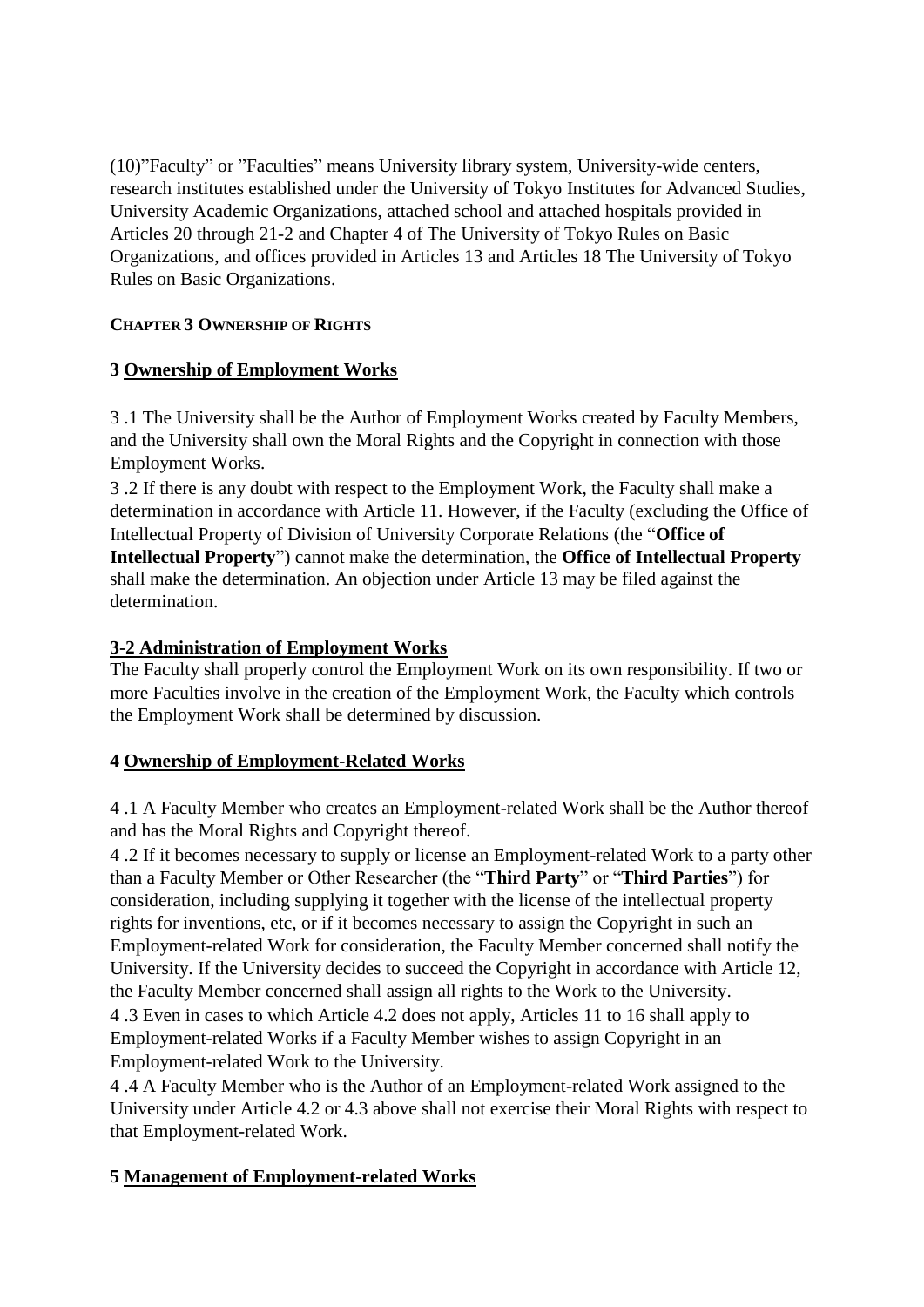Faculty Members shall appropriately manage Employment-related Works at their own responsibility.

# **6 Other Works**

6 .1 A Faculty Member who creates a Work that is not an Employment Work or an Employment-related Work shall be the Author thereof, and that Faculty Member shall own the Moral Rights and the Copyright of that Work.

6 .2 If a Faculty Member wishes to assign Copyright in a Work provided in Article 6.1 to the University, Articles 11 through 16 shall apply to such Work.

6 .3 A Faculty Member who is the Author of a Work assigned to the University under Article 6.2 above shall not exercise their Moral Rights with respect to that Work.

6 .4 Article 5 shall apply to any Works to which Copyright was assigned to the University under Article 6.2.

# **6-2 Receipt of Other Works on the Faculty's initiative**

6-2 Notwithstanding the provision of Article 6-2, The University may receive the Other Works created by Faculty member on the Faculty's initiative if deemed necessary by the Faculty with agreement of the Faculty member.

6-2-2 Compensation for assignment and other Condition of assignment shall be determined by discussion between the Faculty concerned and the Faculty Member concerned.

6-2-3The Faculty concerned shall bear the compensation for assignment and other expenses for assignment.

# **7 Works of Other Researchers**

7 .1 The University may require, by such means as rules or contracts, that Other Researchers give notification of Software Works to the University.

7 .2 If an Other Researcher subject to Article 7.1 creates any of the following Software Works, and if the Other Researcher wishes to handle that Software Work in accordance with Article

4.2, Articles 11 through 16 shall apply correspondingly:

(a) Software Works created in collaboration with a Faculty Member;

(b) Software Works involving Other Researcher's research results at the University; and

(c) Software Works relating to the research of a research laboratory to which they currently belong, or have belonged to in the past.

7.3 Article 7.2 shall apply to Software Works created by Other Researchers subject to Article 7.1 during their period of affiliation.

7.4 If an Other Researcher subject to Article 7.1 wishes to assign to the University Copyright in a Work that does not fall under Article 7.2 or 7.3, Articles 11 through 16 shall apply correspondingly.

7.5 An Other Researcher who is the Author of a Work assigned to the University under this Article 7 shall not exercise their Moral Rights with respect to that Work.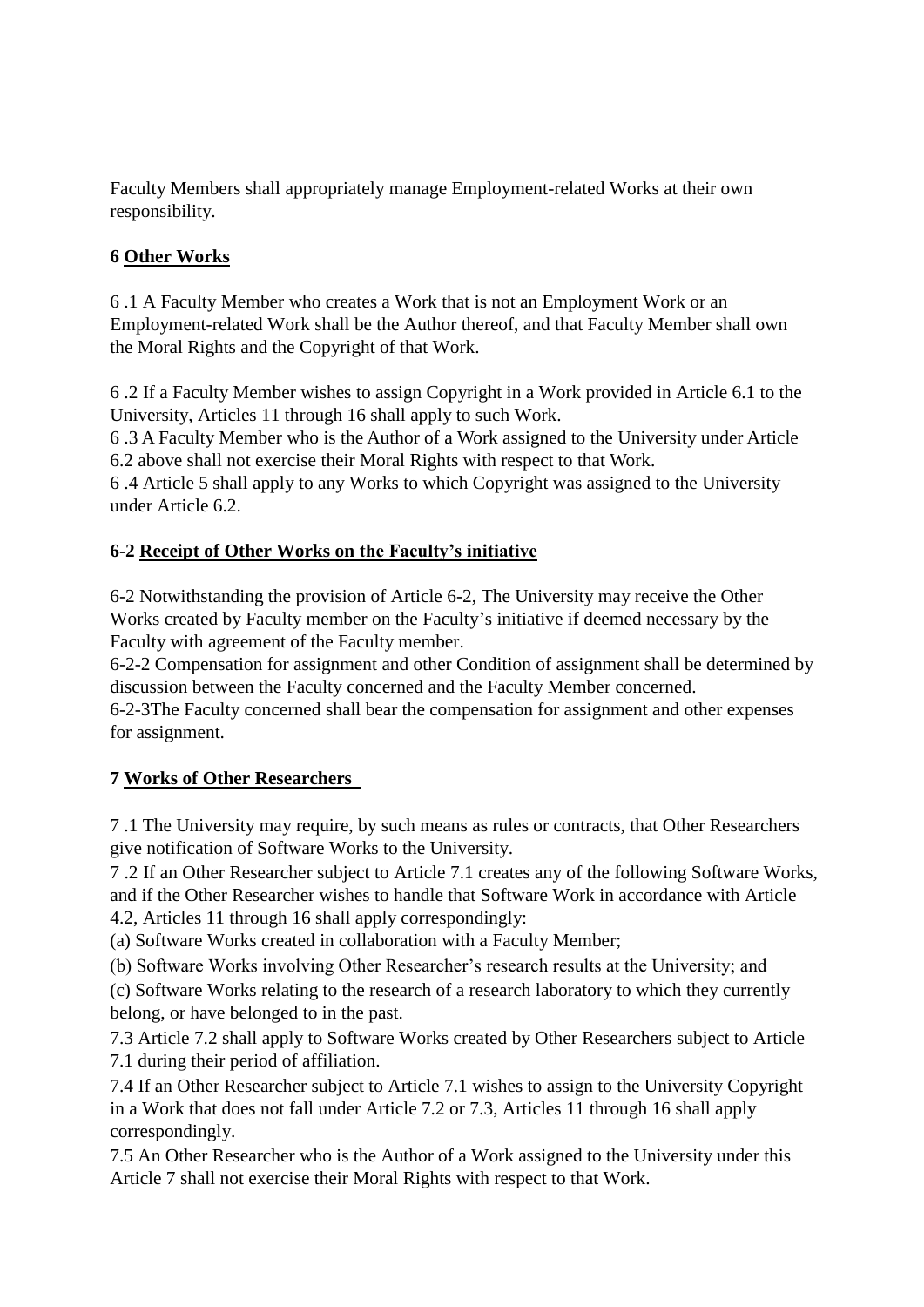7.6 An Other Researcher shall make efforts to appropriately manage any Works assigned to the University under Article 7 at his or her own responsibility.

# **8 Works Created by Third Parties**

If the University or a Faculty Member commissions the creation of a Work to a Third Party, the University shall take necessary measures to make it available when executing the relevant commission contract.

# **8-2 Treatment of Rights When Supplying Lectures to Third Parties**

8-2.1 The University shall take necessary measures regarding the Copyright of lectures in its curriculum to make them available when it records such lectures for the purpose of supplying them to a Third Party. The same applies when the University transmits the lectures publicly (including making them transmittable in the case of interactive transmission). 8-2.2 A Faculty Member who is the Author of literary Works contained in a lecture, including materials used for the lecture, shall not exercise his or her Copyrights or Moral Right with respect to those Works against use by the University.

# **9 Treatment After Resignation**

These Rules shall govern the treatment of Employment-related Works and other works created during the period of a Faculty Member's employment, even if the Faculty Member concerned has resigned from the University.

# **CHAPTER 4 HANDLING PROCEDURES**

# **10 Handling by Office of Intellectual Property**

The Office of Intellectual Property, The Division of University Corporate Relations (DUCR) shall oversee the handling of Works under these Rules.

# **11 Identification of Employment-Related Works**

11 .1 If it becomes necessary for a Faculty Member to notify the University in accordance with Article 4.2, that Faculty Member shall immediately notify the Faculty to which they belong using a separately prescribed form.

11.2 The same as Article 11.1 shall apply to the cases where a new reason for the notification provided in the provision of Article 4.2 arise for Employment-related Works which Copyright was not assigned to the University in accordance with the provision Article 12-1, or where a reason for the notification provided in the provision of Article 4.2 arise for a new creation added derivative works of the Employment-related Works which Copyright was assigned to the University in accordance with the provision Article 12-1.

11 .3 In addition to identifying all of the Authors of the above Work, if such Work uses other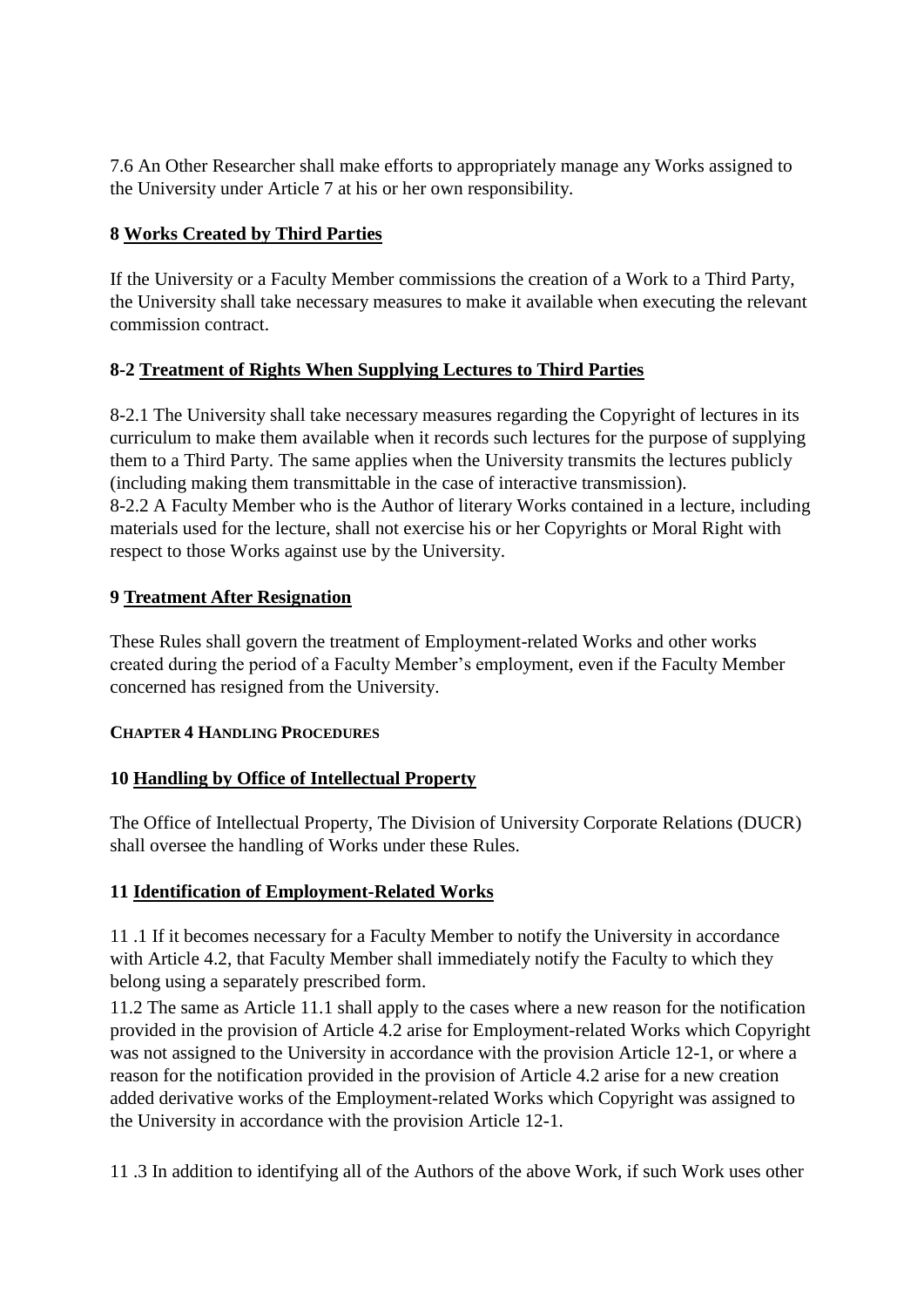Works created by a Third Party, the Faculty Member must also attach information relating to such Works to the above notification. The same shall apply to the case where there are other intellectual properties (e.g. inventions and trademarks) relating to the above Works.

11 .4 If notice is given under Article 11.1, the Faculty shall determine whether or not the Work is an Employment-related work based on that information, and shall inform the Faculty Member concerned.

11 .5 After making the determination under Article 11.3, the Faculty shall refer the Works determined to be Employment-related Works to the Office of Intellectual Property. 11.6 If the Faculty (excluding the Office of Intellectual Property) cannot make the determination provided in Article 4, it shall send the case to the Office of Intellectual Property, noting that it defers the determination of the case to the Office of Intellectual Property. 11.7 Upon receipt of the case under Article 11.6, the Office of Intellectual Property shall inform the Faculty Member concerned that it has received the case, as well as determine whether or not the Work is an Employment-related Works.

11.8 After making the determination provided in Article 11.7, the Office of Intellectual Property shall immediately notify the Faculty and the Faculty Member concerned. 11.9 If the Faculty established the organizations such as an intellectual property office provided in Articles 14.2 of The University of Tokyo Rules for the Treatment of Inventions, the organizations such as an intellectual property office concerned can make the determination provided in Articles 11.4.

# **12 Determination of Assignment**

12.1 The Office of Intellectual Property shall determine whether or not the University will succeed the Copyright in Employment-related Works with respect to which referrals have been made under Article 11.5 or determined as Employment-related Works in accordance with Article 11.7, and shall inform the Faculty Member concerned.

12.2 If the University decides to succeed the Copyright, the Faculty Member shall submit a rights assignment form, in a form to be separately prescribed, to the Office of Intellectual Property.

12.3 Upon a request from the Office of Intellectual Property, Faculty Members shall submit a copy of any Employment-related Work that the University has decided to succeed under Article 12.2.

# **13 Objections**

If a Faculty Member objects to a determination made under Article 11.4, 11.7 or 12.1, the Faculty Member may file an objection within two (2) weeks of the date of receipt of the notice of the determination. Objections shall be handled in accordance with Articles 18 and 19 of The University of Tokyo Rules for the Treatment of Inventions.

# **14 Compensation for Assignment**

14 .1 If the University succeeds Copyright under Article 12, it shall pay the Faculty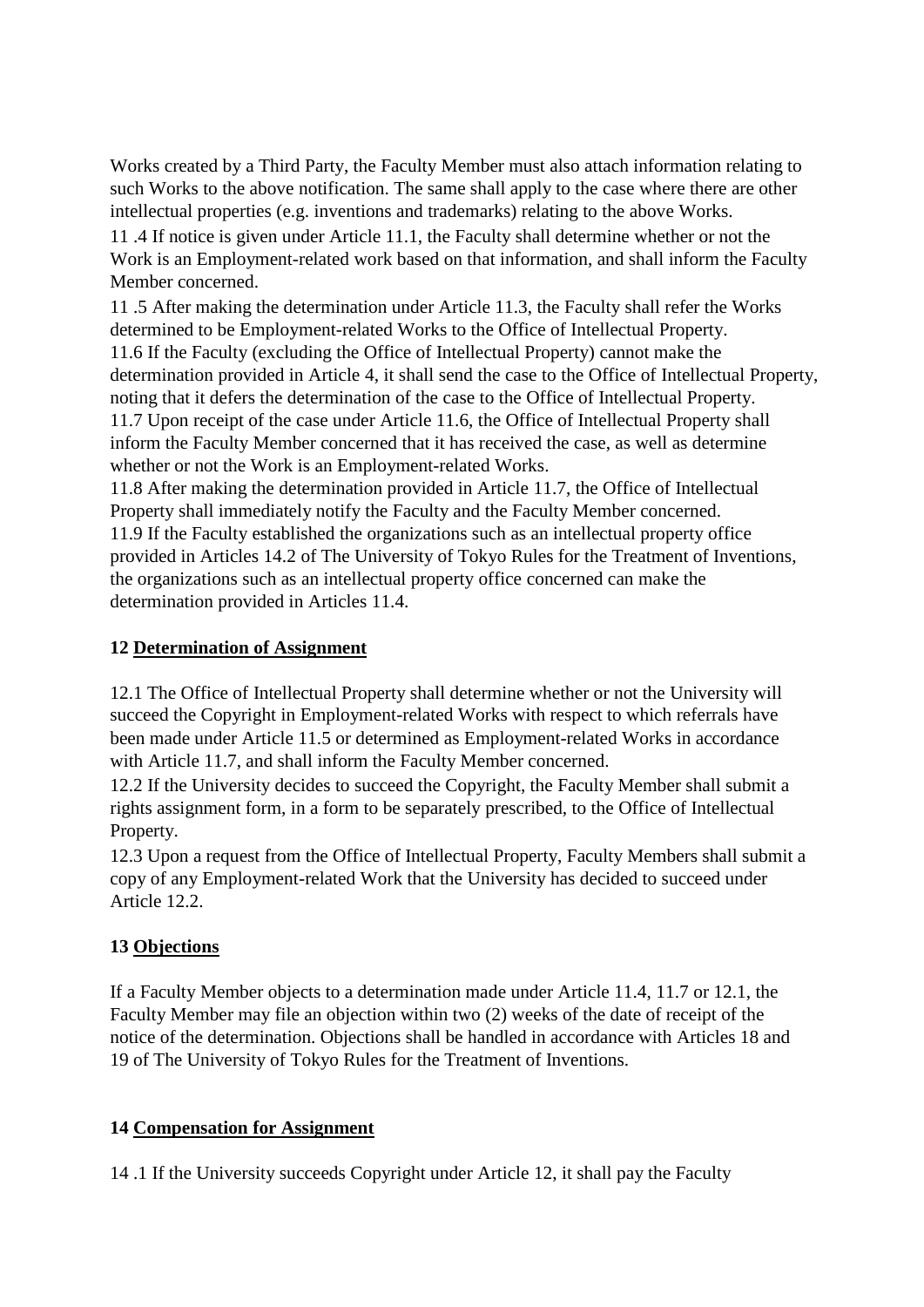Member who created the Employment-related Work concerned a separately prescribed amount of compensation.

14 .2 In order to promote the technology transfer of Works of the University, the University may, where considered necessary by the Office of Intellectual Property, acquire Works from parties other than Faculty Members and Other Researchers subject to Article 7.1, or any organizations other than the University, and may pay compensation in accordance with Articles 14.1 and 16.

# **15 Protection of Rights and Technology Transfer**

15 .1 The Office of Intellectual Property shall properly protect Copyrights owned by the University, and may appropriately transfer technology when it considers it necessary in order to promote the usage of Employment-related Works and other works.

15 .2 The technology transfer under Article 15.1 includes the licensing of Works and assignment of Copyright.

15 .3 The Office of Intellectual Property may take legal measures to protect the Copyrights of the Employment-related Works and other works provided in Article 15.1.

15.4 The Office of Intellectual Property may delegate all or a part of the tasks provided in Article 15.1 to a third party, such as a technology licensing organization.

#### **16 Compensation resulting from Profit and Income**

16 .1 If the University gains profit or income from a Work which Copyright was assigned to the University (excluding Employment Works), it shall allocate such profit or income in accordance with the treatment prescribed in Articles 24 through 27 of the University of Tokyo Rules for the Treatment of Inventions.

16 .2 The University may allocate 70% (seventy percent) of the profit or income from Employment Works to a Faculty if that Faculty's contribution to the planning or creation of that Employment Work is considered significant.

#### **CHAPTER 5 MISCELLANEOUS PROVISIONS**

#### **17 Amendment or Abolition of Rules**

Amendment or abolition of these rules shall be conducted through the deliberation of the Research and Education Council.

#### **18 Agreements with Other Organizations**

18 .1 If entering into a contract or agreement relating to research with another organization, the University shall explain the content of these Rules to the other organization, and shall make an effort to ensure that the content of that contract or agreement protects the rights of the University and the Faculty Members provided by these Rules.

18 .2 Article 18.1 notwithstanding, if the University enters contracts or agreements with other organizations that have content that conflicts with these Rules, Faculty Members must comply